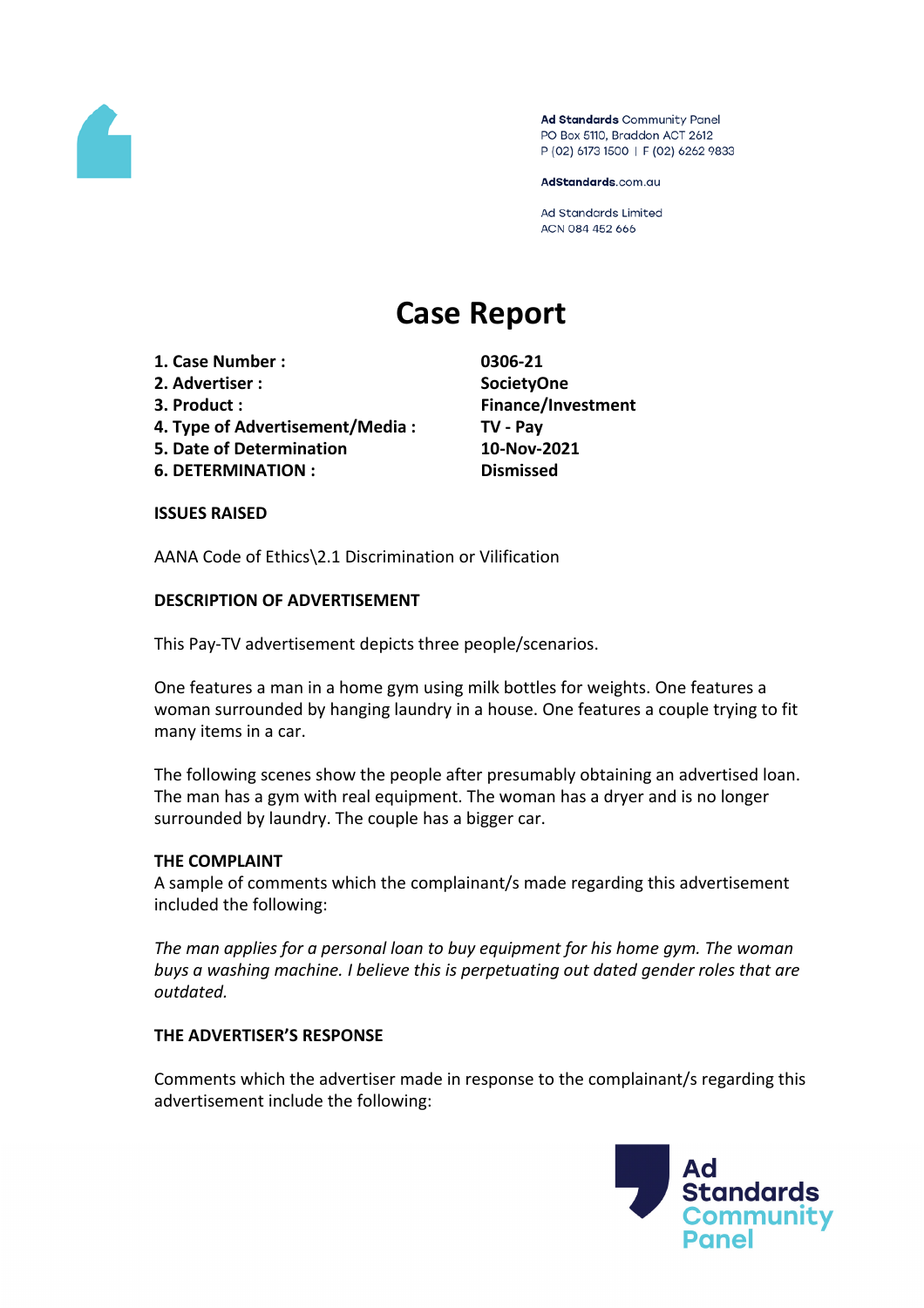

*The complaint suggests that the depiction of the characters in the advertisement perpetuate outdated gender roles.*

*SAPL Response: We do not believe showing these tasks performed by alternative genders would change the message or context of the ad.*

*We provide the following comprehensive comments by way of responding to each of the section 2 codes code below which directly relates to the complaint:*

*Code 2.1 - Discrimination or vilification: Advertising shall not portray people or depict material in a way which discriminates against or vilifies a person or section of the*

*SAPL Response:*

*The ad shows a character in a home gym, one character in the home and another two with a car.*

*We do not suggest that any character identifies as a specific gender and while these show the characters performing tasks commonly associated with a gender, the ad does not discriminate, vilify or suggest these roles can be exclusively performed by any one gender. The fact is that both men and women perform these tasks/roles, and there is nothing inherently discriminatory or offensive by having the genders appear in the ad as they do.*

*Code 2.2 - Exploitative or degrading: Advertising shall not employ sexual appeal: (a) where images of Minors, or people who appear to be Minors, are used;*

*Or (b) in a manner which is exploitative or degrading of any individual or group of people.*

*SAPL Response: There are no scenes in that present a character with sexual appeal in the advertisement that might be seen as exploitive or degrading.*

*Code 2.3 – Violence: Advertising shall not present or portray violence unless it is justifiable in the context of the product or service advertised.*

*SAPL Response: There are no scenes of violence in the advertisement.*

*Code 2.4 - Sex, sexuality and nudity: Advertising shall treat sex, sexuality and nudity with sensitivity to the relevant audience.*

*SAPL Response: There are no scenes in the advertisement that reflect sex, sexuality or nudity.*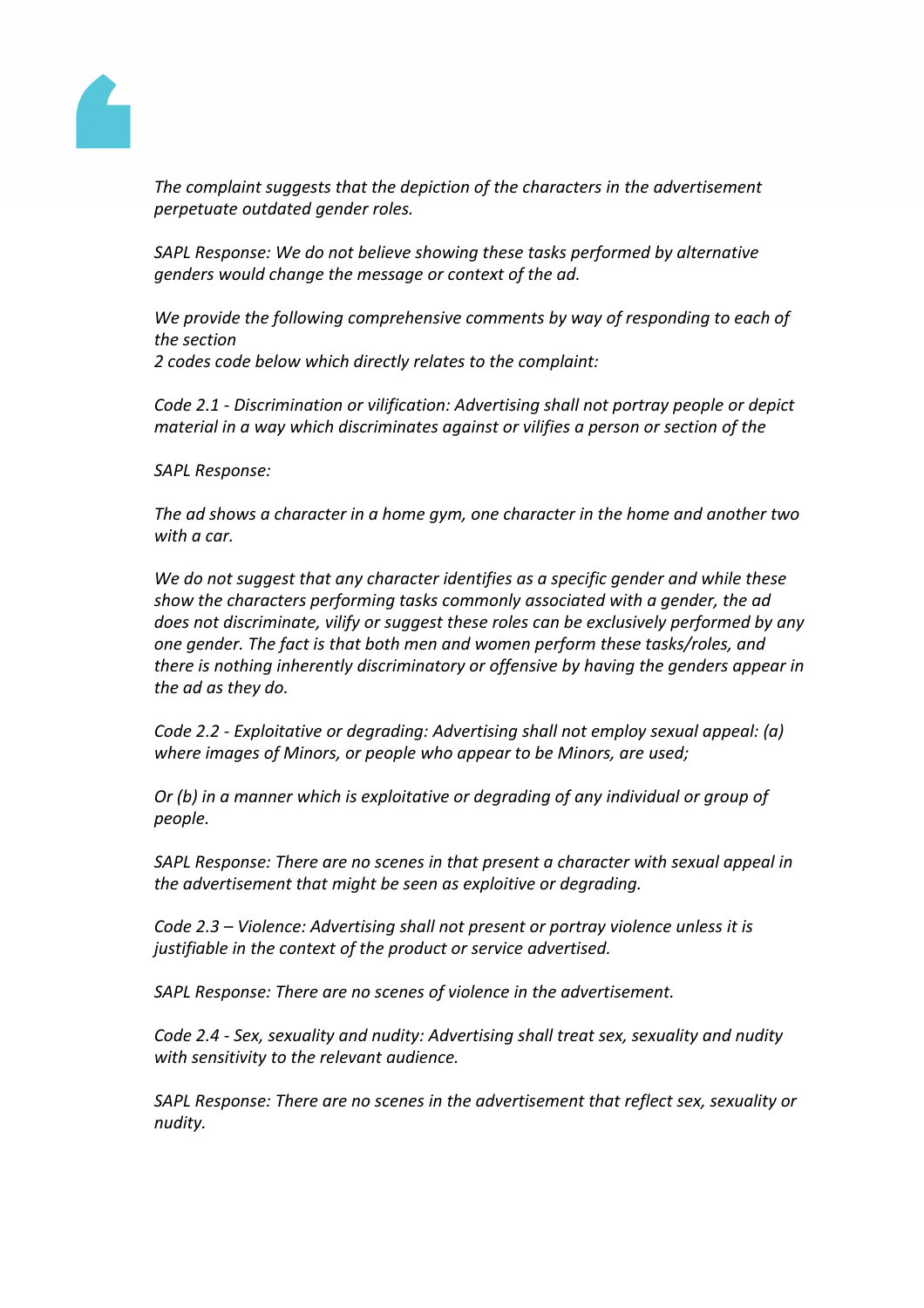

*Code 2.5 – Language: Advertising shall only use language which is appropriate in the circumstances (including appropriate for the relevant audience and medium). Strong or obscene language shall be avoided.*

*SAPL Response: The language used relevant to the intended audience and does not include any strong or obscene language.*

*Code 2.6 - Health and Safety: Advertising shall not depict material contrary to Prevailing Community Standards on health and safety.*

*There are no scenes that include material that may conflict with healthy and safety standards.*

*Code 2.7 - Distinguishable as advertising: Advertising shall be clearly distinguishable as such.*

*We feel it is clear to the audience that this is an advertisement with the length of the ad (30 seconds), media placement and combination of the script and visual elements of the add presenting the brand name, product and product features along with a call to action.*

*Hoping this is now sufficient however, should you have any further questions please email me directly.*

# **THE DETERMINATION**

The Ad Standards Community Panel (the Panel) considered whether this advertisement breaches Section 2 of the AANA Code of Ethics (the Code).

The Panel noted the complainant's concern that the advertisement features outdated gender roles.

The Panel viewed the advertisement and noted the advertiser's response.

**Section 2.1: Advertising or Marketing Communication shall not portray people or depict material in a way which discriminates against or vilifies a person or section of the community on account of race, ethnicity, nationality, gender, age, sexual preference, religion, disability, mental illness or political belief.**

The Panel noted the AANA Practice Note which provides guidance on the meaning of:

- Discrimination unfair or less favourable treatment
- Vilification humiliates, intimidates, incites hatred, contempt or ridicule
- Gender refer to the attributes, roles, behaviours, activities, opportunities or restrictions that society considers appropriate for girls or boys, women or men. Gender is distinct from 'sex', which refers to biological differences